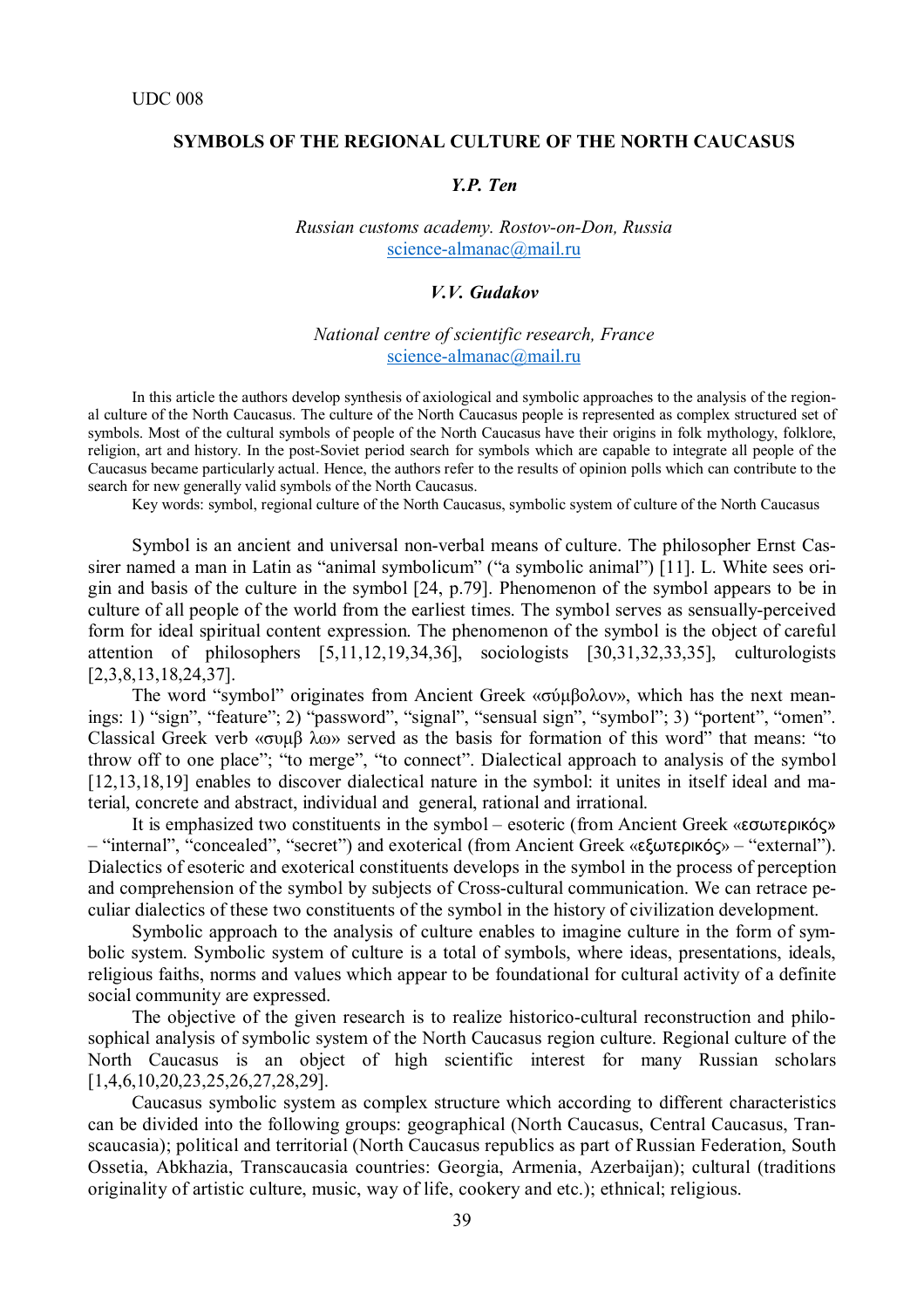About 50 nations speaking various languages and dialects are living in the North Caucasus. The Caucasus is called as "a country of mountains and a mountain of nations". Languages of the North Caucasus nations are referred to three large language families: North Caucasian, Altaic (Turkic group) and Indo-European (Iranian, Slavic and Armenian groups). Nations who have original cultural traditions, values and norms, keeping to various religions, (Islam plays the most significant role) live in the Caucasus. The Russians, the Cossacks, the Ukrainians, the Belorussians, a part of the Ossetians confess Orthodoxy; the Adygeis, the Abazins, Circassians, a part of the Ossetians, the Kabardians, the Balkars, the Karachais, the Nogais, the North Caucasian Turkmen – Muslims - sunni; almost all nations of Dagestan, the Chechen and the Ingush – Muslims – sunni of shafiite doctrine. The representatives of Islam Shi'ite movement live in the South Dagestan. The most part of Tats (Mountain Jews) confess Judaism.

The North Caucasus is the bridge, connecting Russia with Central Asia and Middle East, Transcaucasia nations, Iran and Turkey. It is the point of intersection of important trade, linear routes and directions. Over a period of centuries-long history numerous ethnoses of the Caucasus contacted with the regions of the North and South, West and East interacted with each other. The formation of the North Caucasus cultural integrity became the result of the given cross-cultural interactions. R. Abdullatipov determines Caucasian civilization as the most complicated historicocultural system. The North Caucasus is a unique original integrity of politico-social and socioeconomic relations between cultures and nations [1]. General features of the Mountain nations are close blood-related and community-settling forms of self-organization, uniform customs, similar semipatriarchal social way of life, interconnected forms of material culture (type of accommodation, household utensils, ethnic cuisine and etc.), similar values and norms of etiquette (veneration of ancestors' earth, family (patrimonial) genealogy, freedom cult and etc.). Self-consciousness of the North Caucasian nations is based on the general historical past, mythology, fairy tales and legends.

Regional culture of the North Caucasian nations is focused on tradition. Traditions have an ancient history, throwing back to tribal culture. Amplification of the high moral authority of older age people, particularly solicitous attitude to family-patrimonial honor, hospitality, traditions of neighbors blood-related attitudes and mutual aid, custom of respectful attitude towards woman are referred to the base elements of mountain nations culture. Axiologically-normative principles of the North Caucasian culture manifested in sociocultural institutes. This is the institute of ancients, institute of hospitality, custom of children upbringing in another family, custom of Caucasian fraternization [21].

In the Caucasus the important role of public affairs management is belonged to the institute of ancients. Morally-axiological attitudes of mountaineers are expressed in such phenomenon as gerontocracy – veneration and respect of elder people. It presupposes a strict hierarchy "elder- junior", delegation to elder people of all possible authorities. In the second part of XIX century in the Kabardian society the word "elder" referred not so to biological as to social age. Social age was influenced by: personal factor (people who have such qualities as courage, intellect, proficiency, eloquence and also moral qualities were respected); estate factor and material factor; related factor (person's proximity to noble and rich surnames promoted his status in the society, however, proximity could be blood or adjusted through custom of children upbringing in another family, adoption or fraternization).

Hospitality is a virtue, respected by Caucasian nations. It is an epicentrum of international contacts, plays an important role in optimization of communication inside the ethnical group or with the other ethnical groups. Hospitality contributed to transmission and exploration of cultural values of neighbor nations. Custom of hospitality consisted in responsibility to receive a newcomer without reference to ethnical or religious affiliation, the place of his permanent residence (even from enemy country). For instance, Kabardian character of guest hosting depended from distance degree of the place a guest came. The most respected was a guest came from the farness. "Faraway guests" fell into the next groups: guests from remote countries, guests crossed over 3,5, 7 or 9 rivers, guests from other settlements. A guest from a noble family was received as guest came from the farness.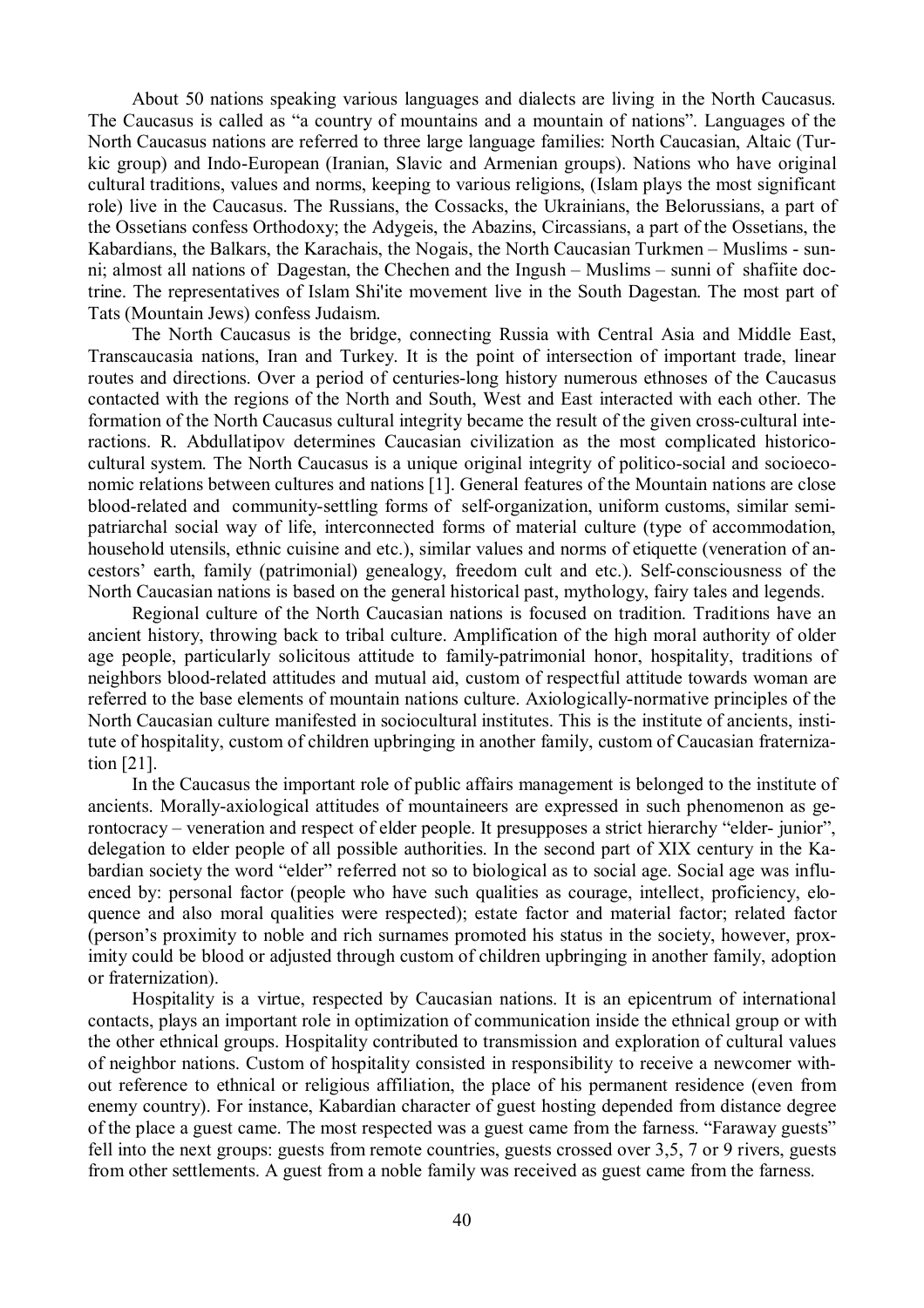Ethnical culture of the North Caucasian nations differs with its special development of ethnical behavioral norms. All diversity of social ranks and etiquette norms more or less amounts to binary oppositions having common denominator "dominance – obeyance". It manifests in the following modifications: top–bottom, front – back, right–left, centre– periphery, the best– the worst, man – woman, the eldest–the youngest, noble – ordinary, guest– host, strange–own, cater-cousin– relative. Thus, during the meeting of two men firstly the youngest in age or in social status greets the older one. It is considered to be irreverential if immediately after the parting the youngest man turns his back upon the older one. During any meeting the centre of occupied space is a place for the oldest people, periphery – for the youngest people. In hospitality ceremonies the guest has etiquette privileges in front of the host independent from the age and rank. It should be noted that historical changes affecting society status system lead to changes of this norms. For instance, these days one does not drink a loving-cup in the etiquette of solemn tableful, since all the guests have their individual glasses.

Untill the beginning of XX century institutions of custom of children upbringing in another family and custom of Caucasian fraternization had a particular meaning. The main point of custom of children upbringing in another family consisted in giving children to other family for upbringing. It was common between Cossacks and mountaineers to give their children for upbringing from Cossack villages to mountain villages and vice versa that gave them knowledge of foreign language, reading and writing (Russian, Arabic), customs and etc. The main point of custom of Caucasian fraternization consisted in that two persons belonged to different families, tribes or nations entered into close friendly relations and accorded assistance and defense to each other in necessary situations. In conditions of feudal civil discords custom of Caucasian fraternization promoted to communication between nations of the North Caucasus, formation their economical and cultural relations with the neighboring Russian and Cossack population, strengthening friendly connections. This institute was a means for reconciliation of enemies and arranging of other moot points. As A.D. Tleuzh marks, the institute of ancients, hospitality, public meetings despite on significant influence of time remain as "load-bearing elements" in social and spiritual life of Caucasian people, though, many details has been already lost [23].

Traditions of Caucasian people include etiquette regulating communication and behavior of people with each other in ordinary situations [27]. For instance, an ideal person in Vainakh etiquette even alone with himself should correlate his actions with opinion of "his society" with "what will people say" if they suddenly find out, see, and hear. Ideological and value core of the North Caucasian culture is morally-ethical codes (for instace the Adygeis have "adygage"). Morally-ethical code is an important factor of style and way of life, regulator of individual and social behavior, basis of an ethnical identification, factor of communication. The notions of humanity, respect, intelligence, courage and honor are included into the core structure of "adygage" [17, p. 53]. Morally-ethical code of the Dagestanis is based on notions ях1 ("moderation"), namus, courage, intelligence (chastity). "Ях1" means patience, moderation, firmness, honesty, call of duty and responsibility. The notion "courage" includes nobility, godliness, industry, honesty, respect for elders, feeling of honor and self-esteem, mercy to feeble people, bravery and stoutness. "Intelligence" implies chastity, godliness, modesty, industry, fidelity, fine manners. "Namus" includes in itself ability for emission, generosity, obligingness, compassion, affability. Personal dignities and interests in etiquette are always subordinated to social [16, p.91–92].

Religion is an important source of the symbols which are significant elements of the symbolic system of the North Caucasus. Islamic symbolic dominates in the modern system of religious symbols. At the same time we note that the majority of symbols on the coat-of-arms and flags of the modern North Caucasian republics ascend to heathen beliefs till Christian and Islamic times. For instance, solar sign with cambered beams pointing to rotating direction in solar system is presented on the coat-of-arms and flag of the Republic of Ingushetia. Herewith, heathen symbols were undergone by another interpretation in accordance with conceptually-notional attitudes of the world religions. For instance, green color in the symbolics of the North Caucasian people is not only a sign of Islam, but it is also interpreted as an ancient symbol of nature, fertility, and perennial youth. As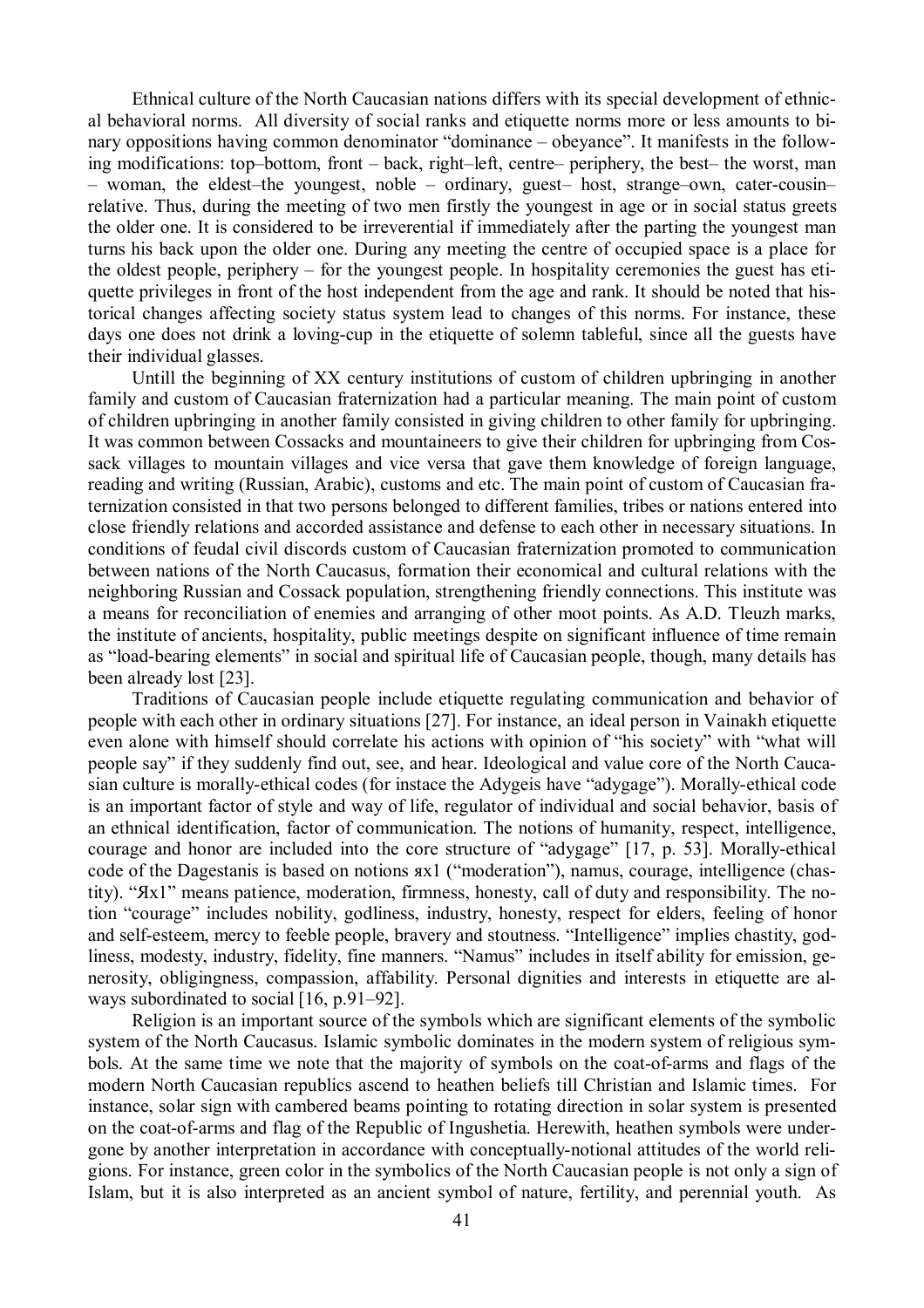noted above, the symbol can simultaneously have esoteric meaning and exoterical signification. It depends on how a perceiving person will "open" it for himself, what he will "see", comprehend through the symbol and what he will not. The symbol can opens something and at the same time conceals something. The meaning of the esoteric symbol consists in covering of the truth from uninitiated people.

Since ancient times non-verbal communications have played an important role among the North Caucasus nations [21]. In ancient times resort for these forms was induced by necessity of common ground approaches search among people speaking different languages and dialects. The North Caucasus nations enclosed from the all sides by mountains, other paramilitary nations and situated at the junction of war conflict elaborated the general rules of communicative cooperation. For instance, traditional communication norms of the Dagestanis are characterized by minimal using of mime and gestures – this situation generally concerns male part of the population. Partly, it can be described by military way of life and resulting from it moderateness of emotional splashes and in some degree Islam influence [14, p.175].

In the literary work "Hadji Murad" Russian writer Lev Tolstoy describes view, smile, silence, apposition of hands to the chest to express contradictory and complicated inner world of human feelings and thoughts of mountaineers. Mountaineers resort to the gesture of applying hands to a chest in various situations – in a pure etiquette, ceremonial meaning and also as a symbolic expression of sincere feelings. In the Mountaineer etiquette silence can express life wisdom and fidelity to etiquette [7, p. 81].

Georg Gachev offered figurative and symbolic approach to the description of culture and analysis of its phenomena. He created conception of "cosmo-psycho-logos" as a unity of body (nature), soul (national character) and spirit (habit of thought, national logic). According to Gachev the first thing that determines the face of nation is nature, among which nation grows and does its history. It is a permanently operative factor. The image of mountains as world coordinates plays a great role in the art of Caucasian nations [8]. Mountains is a peculiar boundary dividing nations, regions, cardinal points. Mountains appeared to be as an embodiment of sacred powers and at the same time united an ordinary earthy world with the highest other world. Mountaineers' character, their moderation and courage were like nature of mountains as it were a confluence, but nature in its turn harshly reflected on their face. Mount Elbrus is a famous symbol of Caucasus. Elbrus picture on the State Coat of Arms of the Karachayevo-Circassian Republic signifies eternity, strength and grandeur.

Caucasus is one of the origin centers of the human civilization. It is no coincidence that Russian academic Yuri Zhdanov named Caucasus as "Eurasia solar plexus". Caucasus is a native land of the main cereal – wheat. Golden wheatears on the Republic of Adygeya State Coat of Arms appear to be the emblem ascendant to primordial cult of a nature life-giving strength.

 The Ark of Noah is connected with Caucasus in mythology. The antique hero mighty Hercules was born here. Prometheus who gifted fire to people was enchained to the mountain of Caucasus. Since ancient times and up to this date some peculiar symbols have been continuing to play an important role in cross-cultural communications in the North Caucasus. Taking into account analysis of mythology writings, religious texts, folklore, works of literature, pictorial art, architecture and also philosophical analysis of national symbol of the North Caucasus republics we come to the point that the following symbols – eagle, mountains, the Sun, green colour are considered to be the most characteristic symbols for the North Caucasian culture in whole. The eagle is a symbol of courage, wisdom and freedom. Fight motive of the eagle and snake is widely spread in folklore of Caucasian nations. The eagle on the Republic of Ingushetia state emblem is interpreted as a symbol of nobility and courage, wisdom and fidelity. The Vainakhes particularly worshiped the Sun as a source of light and warmth. The basic element of the given sun cult was fire ruled by the Mother of fire. The hero of Nart epos Sausryko on his fiery flying horse is placed on the Republic of Adygeya emblem [21].

According to Oswald Spengler "soul" of culture chooses its "greatsymbol" from which as if from embryo it forms all organs and tissues. Culture can be studied by its symbolic forms. The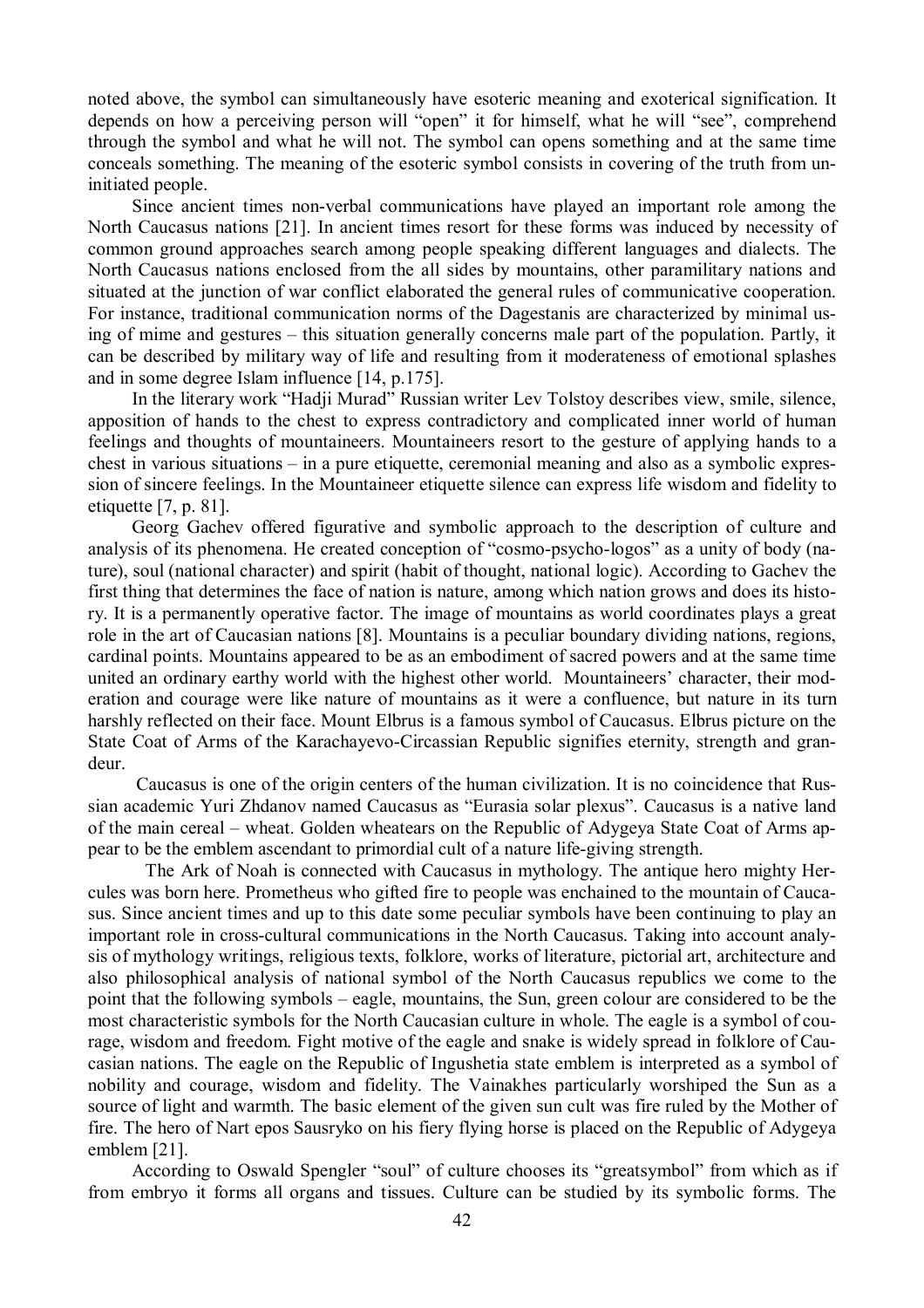tower as united historico-social education acts in the quality of greatsymbol of the North Caucasian culture. Tower-shaped symbols of mountaineers' housebuilding play a special role in traditional culture. This is a descriptive significant confirmation of power, religious articles of belief, unity of nation. "The North Caucasian tower-shaped constructions symbolize family, its honor, power, dignity and unity. Intensity and general significance of tower-shaped symbolic are based on multiform semantics of the world tree of life mythological images centre of micro- and macro-space of universe" [20, p.150]. As S.D. Sulimenko supposes, tower is a homebuilding model of mythological creation which at the same time appears to be a real creation in other words building. The building had to defend a person from hostile chaos. Social (juridical, moral, religious) characteristics of traditional Caucasian society concentrate in it. Space of the traditional mountaineers' dwelling represents itself structure of symbolical oppositions: man and woman; father and children; host and guests. The central column and fireplace with a chain serve as conceptual and solid axis of this structure. The central column of the most part of Caucasian nations has its name which corresponds to its basic spatially-symbolical function – to fix the main behavioral norms of a patriarchal family. The central column of the Avars in translation means "column of the root" (in the meaning of generation), of Balkars "column-father". The central column is a symbol of generation, patrimonial dwelling.

Astral symbols, pictures of mountain plants and various animals, antlers and etc. have an important role in the popular visual art of the North Caucasus. Totemic legends about bird, wolf, sheep, deer, eagle, bear, horse, goat, cow, dog, and snake are widely spread among all Caucasian nations. The part of these legends entered into Nart epos. In mythology of Vainakh nations the birth of life on the earth is connected with white bird – the symbol of celestial sphere. Mountaineers consider sheep to be a sacred animal who carries over the Sun in its horns through underground world to celestial world. For instance, in ancient Ossetia there was some kind of heathen ritual according to which women brought sheep figulines to sanctuary and asked "sacred sheep" to give them children.

Styled images of sword, cup, daggers, horns for drinking, shield were widely spread in visual art of the North Caucasian nations. For instance, the Adygeis particularly worship symbols of fire, the Sun, cup, hearth, weapon (sword is in the first place) [6]. The cult of sword was spread in the practice of military hunt. People swore by the weapon, exchange of weapon strengthened sociallystatus relations between generations.

The cup is considered to be as a symbol of generosity and also merits for brave behavior. The cup represented a symbol of high rank in medieval Cirkassia. In the past obtaining of the strange enemy tribe cup was the strongest motivation for the Adygeis. Custom of honorary horn or cup presentation is widely spread in the North Caucasian culture. A picture of a cup or a cup itself was an attribute of aristocraticism, elite way of life and equestrian culture.

The image of courage and strong warrior-hero, who earned fame by feat of arms for the sake of honor and dignity of its generation, takes the important place in the folklore, literature and visual art (for instance, images of Mansour, Hadji Murad, Shamil). An ideal of Nart hero is painted in allcaucasian epos "Narter", some of his qualities such as: firmness, fearlessness, confirmation of truth and justice, aid to feeble one, love for freedom, nobility, and generosity are emphasized. Oath in front of generation referred to the number of ancient Nart customs, bravery in battle was appreciated, restraint from food was also greeted, but the most important role played respect for woman. Leader authority in Caucasian sphere was as a rule "provided by personal courage, military daring and observance of the peculiar code of honour, jointly determining the status of a horseman" [10, p.260]. Moral code of a horseman is still actual.

Through the centuries the history of the North Caucasian ethnical cultures is closely connected with the history of Russian civilization. One of the peculiarities of cross-cultural communications in this region manifests in it. Powerful expansion of Russian culture from the XIX century and to the present day contributes to modernized process of traditional inclusion of communities to achievements of Occidental civilization. This is expressed in economics industrialization, development of science absorbing industries, health service and etc. Spreading of electronic mass-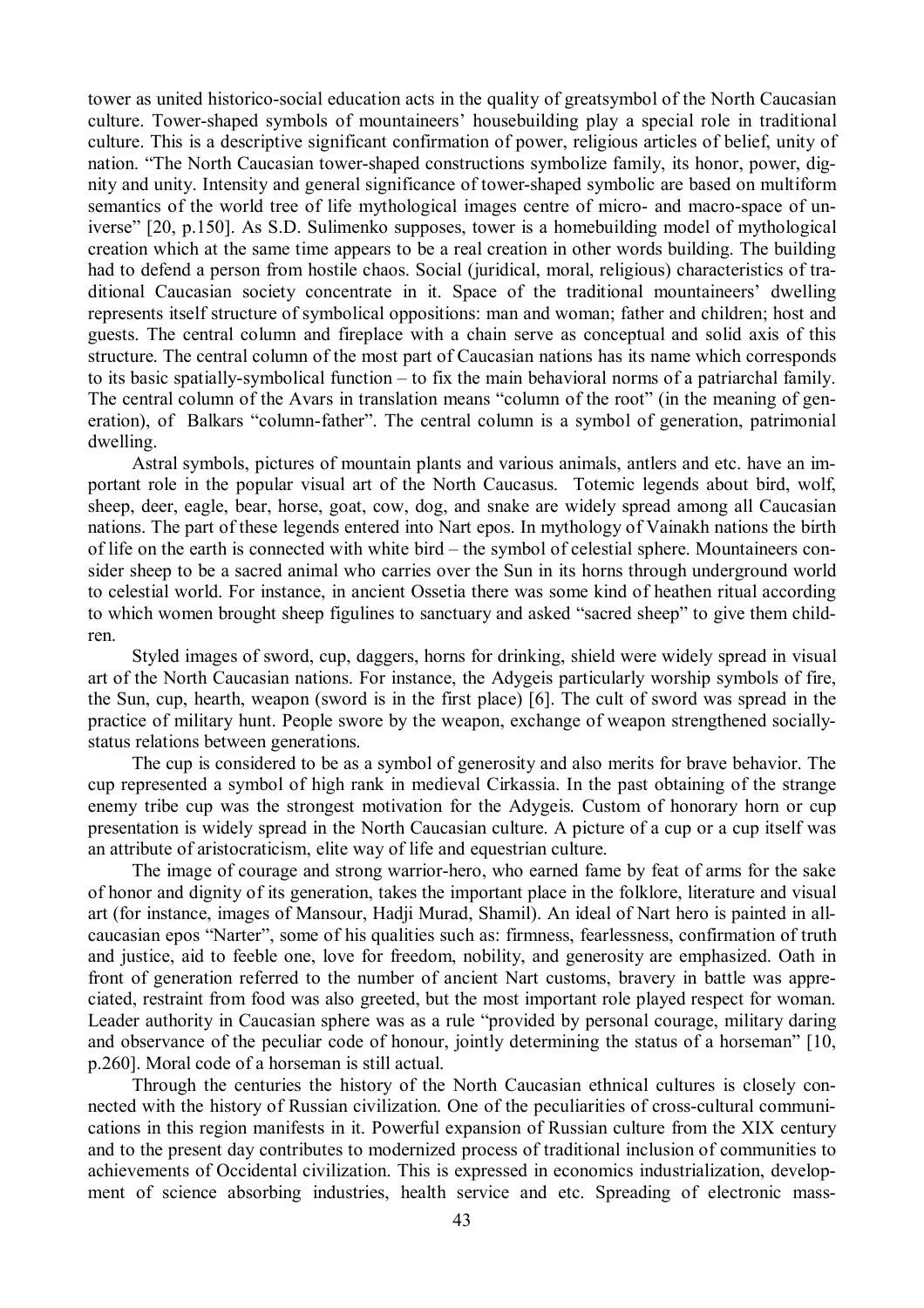communication tools in the second part of XX century (television, radio, and internet) contributes to conformation of mass culture samples and values in the North Caucasus and Kalmykia. Changes touch the whole way of life of people – clothes, decoration and interior of dwelling, etiquette, food ration, behavior, mentality. Russian language plays a great role in cross-cultural communication, it provides access for nations to the world cultural achievements, and also from the middle of XX century it plays a monopolistic role as international communication language. At the same time one can observe a significant influence of the North Caucasian and Kalmykia nations on Russian culture. Since XIX century there was a very close interaction of Caucasian cultures with subculture of Cossacks and culture of Russian settlers in the North Caucasus. This reflected on the way of life (on customs, clothes, cuisine, decoration of houses, songs, dances and etc.) and traditions (custom of fraternization; technologies of winemaking, beekeeping and etc.) of all interrelated nations. For instance, significant number of words from Arabic and Turkic languages came into lexis of Russian language. Poetical legends of the mountaineers and Kalmucks their songs, dances, artistic handicraft, architecture had a strong influence on spiritual and material development of Russian culture. Caucasus appeared to be a source for creation of Russian works of art for Russian poets, writers, artists, musicians and thinkers (A. Pushkin, M. Lermontov, N. Ogarev, A. Griboyedov, V. Vereshchagin, M. Glinka, etc.).

Therefore, we would like to conclude the following. It is important to note that spiritual unity of Russian nations is based on general cultural ideals, values and norms. As the result of long cross-cultural communication history between Russia and the North Caucasus, from one hand symbols of Russian culture actively entered into system arsenal of the region nations cultural symbolic, therefore, added them to conceptually-axiological basis of Russian national culture. From the other hand, symbols of the North Caucasus nations became a part of Russian culture.

The North Caucasus is a complicated symbolic system of culture comprising ancient and modern mythological, ethnical, social, religious, artistic, political (including state) symbols. These symbols have certain traditions in the interpretation within the framework of ethnocultural and religious contexts (in this case esoteric aspect of symbols expressing special meanings, ideals and values shows itself). Exoteric aspect of symbols (there symbol acts as a form for popular meanings expression) manifests in that symbols torn from its traditional context distort within the framework of mass culture and advertising. That is why culturally-ethnographical meanings and significances studying of basic political, cultural and religious symbols of the North Caucasus nations is able to become a certain contribution to studying of deep spiritual and axiological the North Caucasian nations culture basis.

Caucasus symbolic system has as statistical so dynamic characteristics. From the viewpoint of statics the Caucasus model is invariable and specifically in figuratively-symbolic context it appears to be expression of traditionally transmitted ideas, notions, values, stereotypes. From the viewpoint of dynamics the model of Caucasus is changing in the process of its historico-cultural and socially-political development. "The North Caucasus is not just a regional notion – it is a territory of historically developed communion, a peculiar laboratory where models of nations collaboration are evaluated, their capability to survive in extreme conditions of moral and social commotions is examined" [29, p. 73].

The North Caucasian culture is rather static in comparison with more dynamical European culture. To some extent, this is explained by the fact that ethnicity has a greater value in the North Caucasian culture. In the North Caucasus the category "ethnicity" is identified with such axiological notions as truth, veracity, honor, justice and wisdom. "The given phenomenon forms a special relation of a person to dignity, truth and freedom. "Caucasian" sees an ideal model of his life in ethnicity. It appears to be an immanent regulator of activity, behavior and communication of an individual in Caucasian culture. It is a really active phenomenon", as A.A. Anikeyev writes [4, p.40]. Social and economic factors slightly influence on ethnicity informative components.

Ethnicity did not lose its meaning in conditions of Russian society social transformation. On the contrary, in Caucasus the interest of nations to ethnical mythology, religion, ancient customs and ceremonies intensified from 90-ies of XX century. In the post-Soviet period the North Caucasus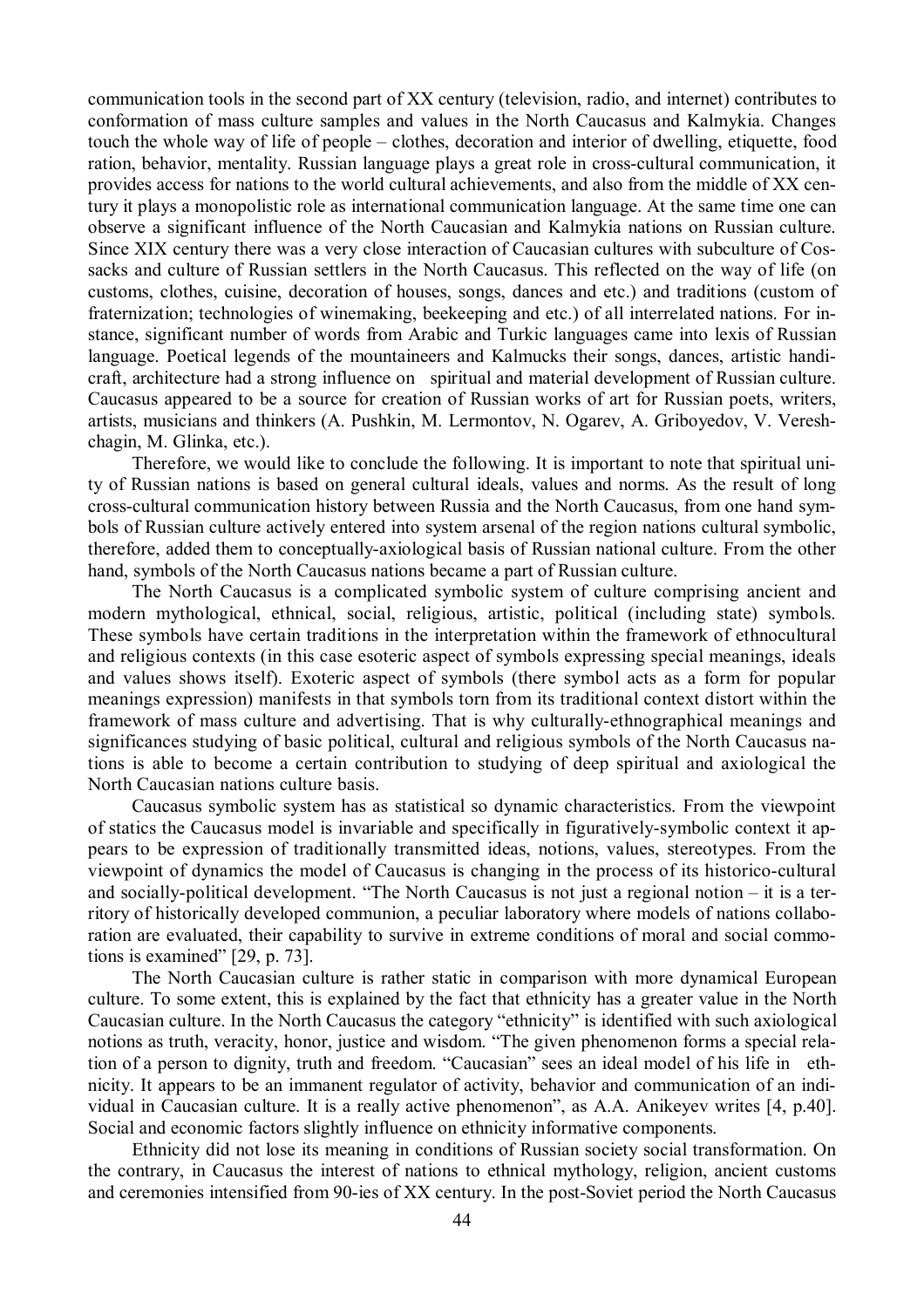nations in the time of choosing state symbols referred to the ancient ethnical symbols. Majority of the given symbols ascend to primitive communal times, their functioning in culture connects with heathen cults. They bear the impress of totemic visions in other words belief in supernatural connection and blood proximity of generation with some animal, plant or subject. Thus, the symbol of panther on North Ossetia - Alania emblem ascends to ancient Scythians cult visions whose descendant are considered to be the nowaday Ossetians. It denotes military bravery, dexterity and strength. The panther is personification of beauty, strength and courage. In symbolic sense it means that "Ossetian nation is brave and self-sacrificing in fight with enemy like a panther and considers retreat beneath his dignity" [15, p.21].

It is particularly interesting to note the following fact. In modern age artificial creation of the North Caucasus new symbols called to form a brand of the given region occurs. Brand of the North Caucasus has a number of constituents: geographical, political, economical, tourist, advertising. To begin with, the North Caucasus represents a unique geography-climatal region with a particular mountain relief, warm climate, rich flora and fauna. It is a place where a lot of fruits and vegetables grow, produce wines. Among brands capable to become marker of Caucasus as economic, trade region we can mention mineral and table waters having healing qualities ("Narzan", "Slavyanovskaya", "Arkhyz" and others), cuisine of the Caucasians. Secondly, Caucasus – is All-Russian sanatorium: sanatoriums and holiday hotels, camps, sports and fitness complexes are situated there. In historico-cultural aspect Caucasus is a cradleland of ancient civilizations, a place of people, cultures and world religions meetings. Various tourist routes are developed there and also new sport objects are building.

In November 2013 one of the authors realized social quiz among students of the Rostov branch of Russian Customs Academy to analyse the North Caucasus brand problem formation. Approximately 139 people at the age from 18 to 22 took part in this quiz. The following conclusions which served as a basis for the North Caucasus culturally-symbolic system modelling in modern period became the results of the conducted research.

About 86 % of respondents told that the North Caucasus is associated with the mountain system and only 7 % of respondents connect the image of Caucasus with the Black sea coast and 5 % with Sochi city. Overwhelming majority of respondents (90 %) consider Elborus as a universal symbol of Caucasus and only 10 % consider the symbol to be Red meadow. Among the most significant symbols were mentioned the following: tower (16 %), cup (20 %), jug (30 %), and weapon (50 %). Among Caucasus fauna representatives were emphasized the following animals: eagle (83 %), the Black sea dolphin (10 %), panther (7 %). Caucasian cuisine can be considered as a part of Mediterranean cuisine included into the list of world heritage UNESCO. It is interesting to note that Yason brought wine to Greece from the Caucasus [9].

To the question "What products can serve as the brands of the Caucasus?" respondent answered in the following way: wine-brandy production  $-58$  %, citrus fruits (oranges, mandarins, lemons) – 34 %, dried fruits (fig, raisin, Sharon fruit) – 25 %, spices – 27 % [22]. To the question "What kind of dishes do you prefer in the Caucasian cuisine?" responses divided into the following variants: shashlik (78 %), khachapuri with cheese (37 %), mutton pies with meat (26 %), adjika (acrid condiment) (29 %).

Consequently, symbolic system of the North Caucasus nations culture is a unique system of images and symbols conditioned by naturally- geographical, historic-ethnical, socially-economic and spiritually-cultural factors.

In April-May 2015 one of the authors conducted the next quiz among students of the Rostov branch of Russian Customs Academy. About 120 people at the age from 18 to 25 took part in this quiz. To the question "Did conduction of Olympic Games" influence on improvement of Russian image on the international scene?" 52 % of respondents answered "yes", 40 % – "no", 8 % – "don't know". To the question "Do you think the Olympic Games in Sochi in 2014 contributed to the unity of the Russian people?" 97 % respondents answered "yes".

Since 1990s of XX century up to the present day Russia has been experiencing a period of regular alternation of symbolic systems – post-Soviet symbolic system where notions, norms and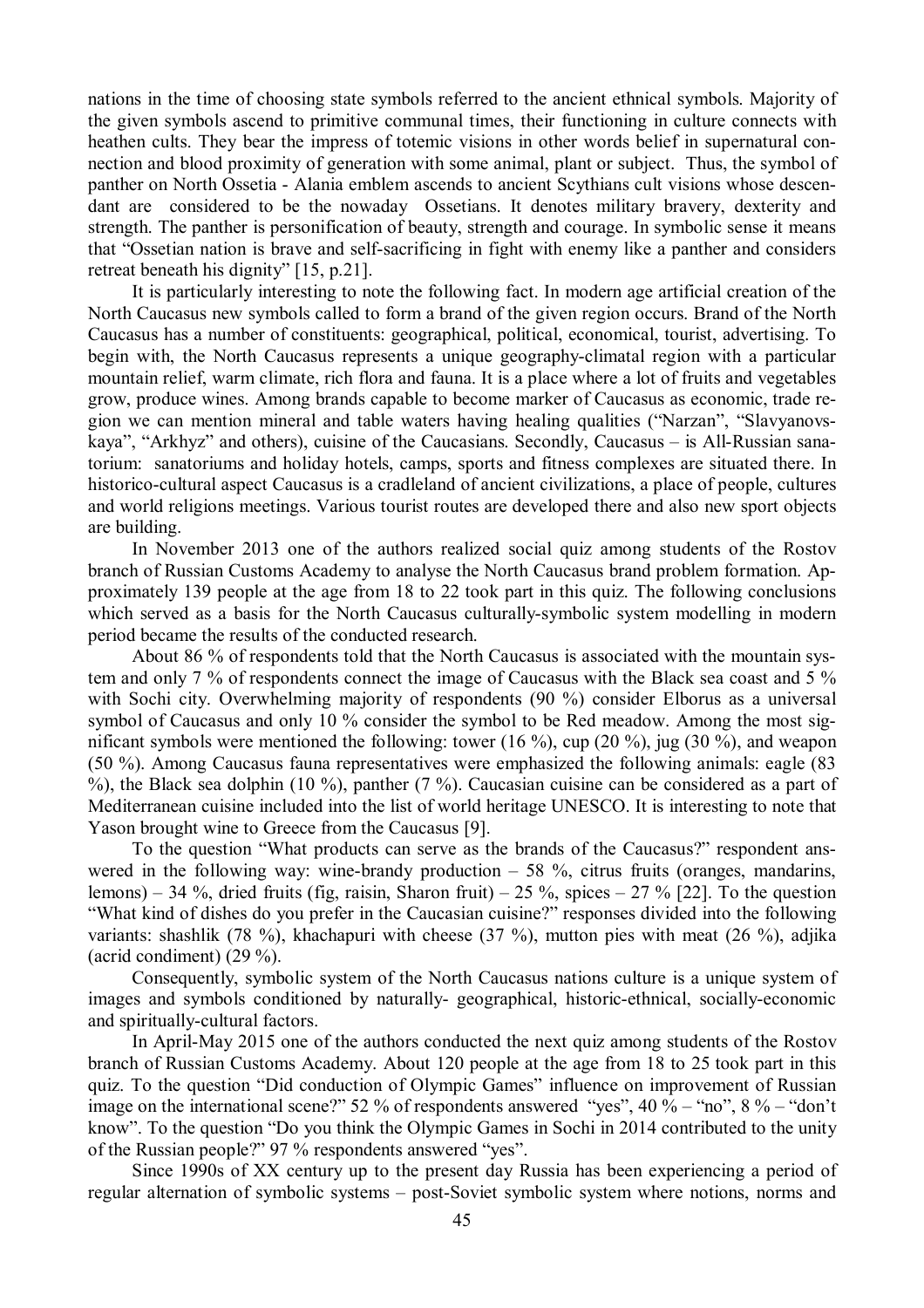values embody, reflecting and at the same time forming modern spiritual reality of Russian society is created. The most contradictory points of view regarding history of the North Caucasus its mutual relations with history of Russia in whole exist in modern science. "Ethical code of Caucasianist" was accepted on the II international forum of caucasianists, which took part on  $15{\text -}16^{\text{th}}$  of October in Rostov-on-Don (Russia) in the context of long-felt need to release the science of Caucasus from superfluous politicization, stereotyping, professionalism promotion and forming of corporative culture of scientists-caucasianists.[27, 30].

Thus, in conditions of sociocultural crises the need in searching of symbols which in conceptually-axiological sense could joint various social, ethnical, religious, political groups among themselves emerges. In terms of the North Caucasus image formation it is important to concentrate attention on that specific symbols which could serve to ideals and values considered to be fundamental for the progressive development of region and Russia in whole. In this regard the symbol of hand shake on Dagestan emblem as a sign of different nations friendship is especially important. Values of tolerance, mutual respect, neighborliness and intercollaboration obtain special significance.

# *References*

- 1. Abdullatipov R. Caucasian civilization: the identity and integrity // Scientific thought of Caucasus. 1995. №1.
- 2. Averintsev S.S. Notes to the future classification of the symbols types //The problems of cultural studying heritage. M., 1985.
- 3. Averintsev S.S. Two birthes of the European rationalism//Queations of philosophy. 1989.  $N<sub>0</sub>3$ .
- 4. Anikeyev A.A. Conception of the North Caucasian civilization as paradigm of Caucasus study // Scientific idea of Caucasus. 2000. № 2.
- 5. Baudrillard J. The system of things. M., 1999.
- 6. Bratov Kh. S. Symbolics of fire and sword in the Adygei folklore (national and panhuman in myth, epos and traditional culture). Autoabstract. Dissertation of candidate of philisophy. Maykop, 2003.
- 7. Gasanova Z.I. Non-verbal communication means as an approach of mountaineer character description in the narrative of L.N. Tolstoy "Hadji Murad" // Scientific idea of Caucasus. 2008. No 3.
- 8. Gachev G.D. Mentalities of the people of the world. M., 2003.
- 9. Gudakov V.V. Works of Leo Tolstoy and Alexander Duma about the Caucasus as ethnologic source // Russian literature. 2004. №2.
- 10. Karpov Y.Y. Society leader power (in the example of political leaders of Chechnia and Dagestan at the end of XVIII – first half of XIX century) //The North Caucasus: a person in the system of socio-cultural connections. S.Petersburg, 2004.
- 11. Cassirer E. Philosophy of symbolic forms. M., S.Petersburg: University book, 2002. Vol. 1.
- 12. Losev A.F. The problem of symbol and realistic art. M., 1976.
- 13. Lotman Y.M. The symbol in the system of culture//Works on sign systems. Tartu, 1987. T. XXI.
- 14. Luguev S.A. The culture of behavior and etiquette of Dagestanis of XIX beginning of XX century. Makhachkala, 2006.
- 15. Ossetia and Ossetians/Comp. S.Ch. Kazbek. Vladikavkaz, 1994.
- 16. Osmanov M.Z. Dargins//Encyclopedia of the South of Russia people culture: People of the South of Russia. Vol. 1. Rostov-on-Don, 2005.
- 17. Razdolsky S.A. The core of the Adygei culture and conditions of its formation // Scientific idea of Caucasus. 2008. №3.
- 18. Rubtsov N.N. Symbol in art and life. M., 1991.
- 19. Svasyan K.A. The problem of symbol in modern philosophy. Erevan, 1980.